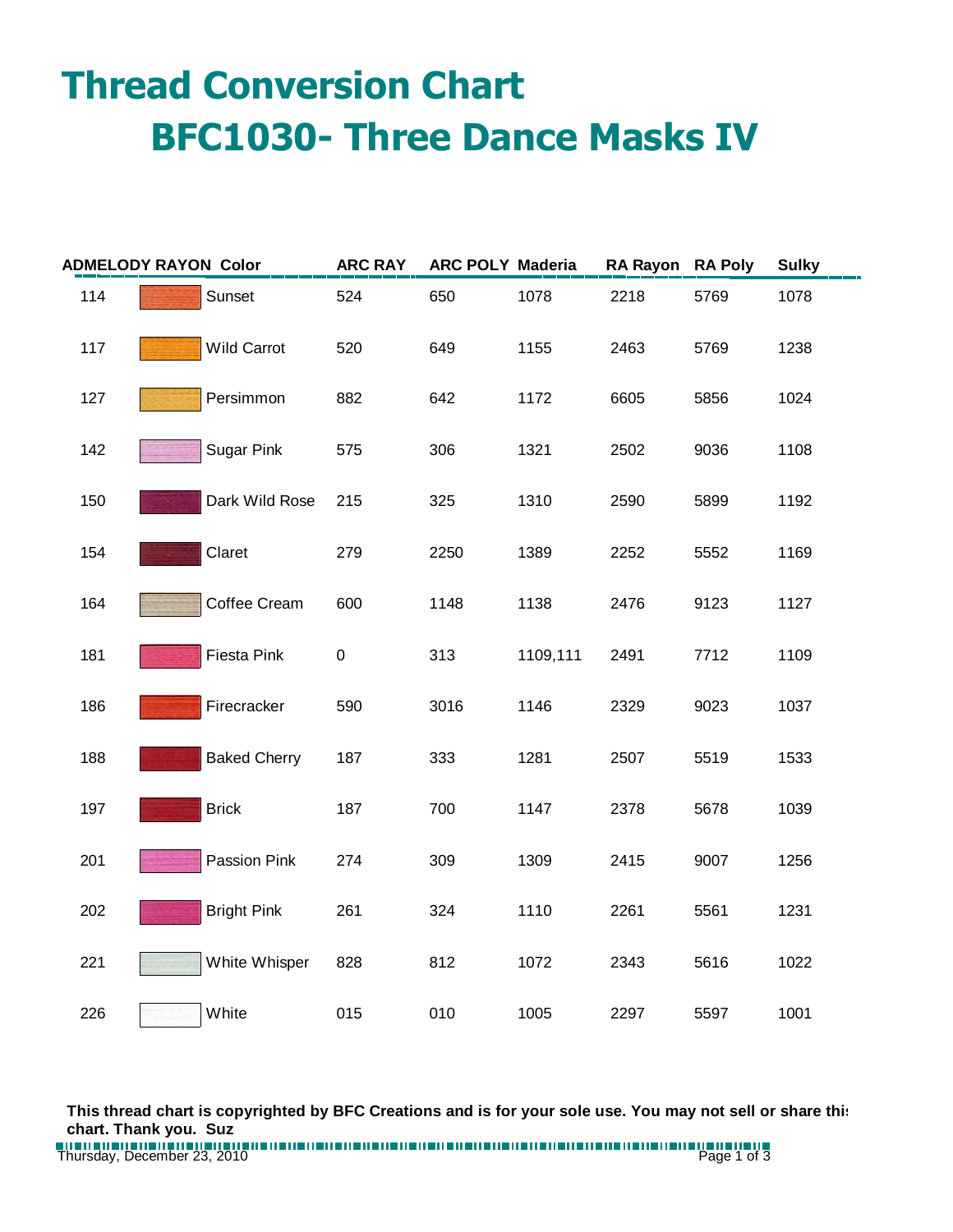| <b>ADMELODY RAYON Color</b> |                       | <b>ARC RAY</b> | <b>ARC POLY Maderia</b> |      | <b>RA Rayon</b> | <b>RA Poly</b> | <b>Sulky</b> |
|-----------------------------|-----------------------|----------------|-------------------------|------|-----------------|----------------|--------------|
| 227                         | <b>Black</b>          | 020            | 020                     | 1000 | 2296            | 5596           | 1005         |
| 314                         | Olive                 | 240            | 995                     | 1189 | 2584            | 5584           | 1175         |
| 318                         | Sage                  | 222            | 1615                    | 1098 | 2284            | 9144           | 1101         |
| 321                         | Goldenrod             | 625            | 982                     | 1102 | 2547            | 9035           | 1067         |
| 322                         | <b>Tawny Gold</b>     | 396            | 616                     | 1159 | 2596            | 9035           | 1227         |
| 324                         | Khaki                 | 0              | 842                     | 1196 | 2333            | 5501           | 1227         |
| 330                         | Raven                 | 441            | 118                     | 1228 | 2265            | 9137           | 1179         |
| 336                         | Sunkissed             | 403            | 412                     | 1338 | 2224            | 5524           | 1128         |
| 339                         | <b>Burnished Gold</b> | 466            | 619                     | 1225 | 2332            | 5701           | 1126         |
| 343                         | Beige                 | 404            | 2518                    | 1070 | 2606            | 9094           | 1055         |
| 345                         | Taupe                 | 412            | 412                     | 1338 | 2224            | 5524           | 1128         |
| 348                         | Tan                   | 878            | 1545                    | 1056 | 2488            | 5815           | 1056         |
| 352                         | Old Mahogany          | 145            | 1152                    | 1145 | 2251            | 9156           | 1129         |
| 368                         | Med. Silver           | 118            | 588                     | 1212 | 2733            | 5782           | 1011         |
| 374                         | Dk. Slate             | 381            | 247                     | 1277 | 2613            | 5641           | 1182         |
| 396                         | Dk Granite            | 0              | 589                     | 1041 | 2731            | 9110           | 1041         |
| 417                         | Cool Grey             | 0              | 1716                    | 1229 | 2575            | 9158           | 1220         |
| 426                         | <b>Bark</b>           | 877            | 878                     | 1144 | 2251            | 5777           | 1170         |
| 465                         | Blueberry             | 104            | 413                     | 1242 | 2303            | 5824           | 1197         |

**This thread chart is copyrighted by BFC Creations and is for your sole use. You may not sell or share this chart. Thank you. Suz**